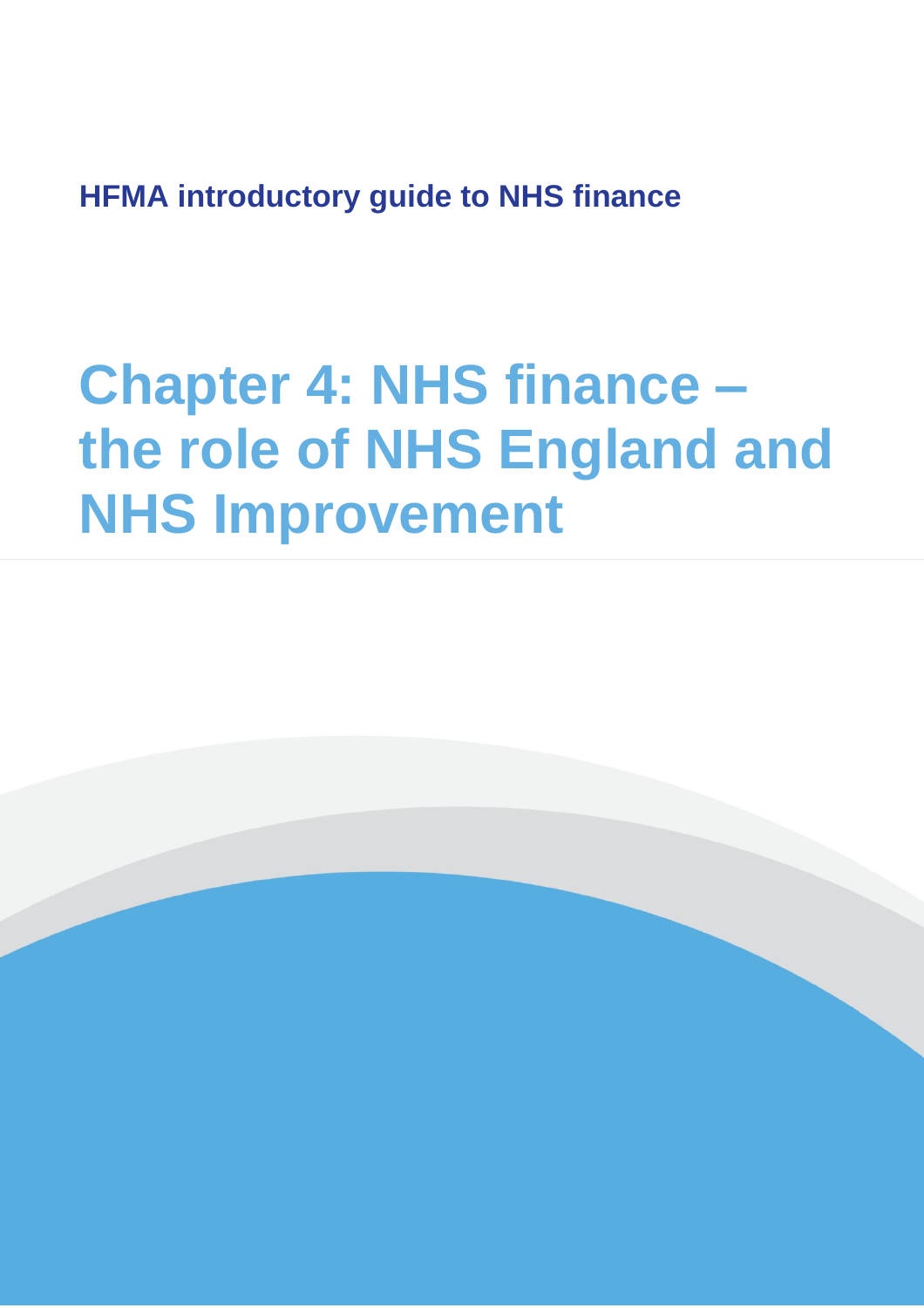# **Chapter 4: NHS finance – the role of NHS England and NHS Improvement**

# **Overview**

 $\bullet$ 

**This chapter looks at what NHS England and NHS Improvement is, how it is structured and the role it plays in relation to NHS finance and governance. To remind yourself of where NHS England and NHS Improvement fits into the NHS structure, look back at the diagram on page 13.**

# **4.1 What is NHS England and NHS Improvement?**

NHS England<sup>42</sup> was set up under section 9 of the *Health and Social Care Act 2012<sup>43</sup>* and became fully operational on 1 April 2013. Until March 2013 it was called the NHS Commissioning Board (this remains its statutory name). Broadly, NHS England oversaw the commissioning side of the NHS.

NHS Improvement came into being on 1 April 2016, bringing together two separate arm's length bodies – Monitor and the NHS Trust Development Authority (NHS TDA). NHS Improvement is not a separate legal entity, it is an integrated management structure to allow Monitor and the NHS TDA to work more closely together. Broadly, NHS Improvement oversaw the provider side of the NHS, with Monitor holding responsibility for foundation trusts, and NHS TDA being responsible for NHS trusts.

From 1 April 2019, NHS England and NHS Improvement came together to form a single organisation, although remained legally separate. They have a single joint leadership structure and effectively operate as a single body. The *Health and Care Act 2022<sup>44</sup>* sets out the intention that, when enacted (currently anticipated as 1 July 2022), all legacy bodies listed above will be combined to form one legal entity known as NHS England.

Throughout this introductory guide, the organisation will be referred to as NHS England and NHS Improvement (NHSE&I) to cover all legacy bodies, unless it is necessary to highlight an individual body's current legal responsibility.

In constitutional terms, NHS England and NHS Improvement is an executive non-departmental body working at arm's length from the Department of Health and Social Care (DHSC) (i.e. it is a Department of Health and Social Care arm's length body or ALB). Although the organisations operate as one, under the current statutory framework NHS England and NHS Improvement cannot legally have one joint board or joint board committees. Each organisation retains its given statutory functions and NHS England cannot delegate its functions to NHS Improvement, and vice versa. The joint NHS England and NHS Improvement board governance framework has been designed to enable the boards together to have full oversight of the organisations whilst retaining their own board and board committees. The boards and the board committees therefore operate and meet in common. This allows the organisations to meet together, have joint discussions whilst having separate membership and take their own decisions.

NHS England and NHS Improvement has seven regional teams. The regions act as the local offices of NHS England and NHS Improvement with functions that include commissioning primary care and specialised services (see later in the chapter).

<sup>42</sup> [NHS England,](https://www.england.nhs.uk/about/) *About us,* 2022

<sup>43</sup> UK Government, *[Health and Social Care Act 2012,](https://www.legislation.gov.uk/ukpga/2012/7/contents/enacted)* 2012

<sup>44</sup> UK Government, *[Health and Care Bill](https://bills.parliament.uk/bills/3022)*, July 2021 – the Act was not available to reference at time of publication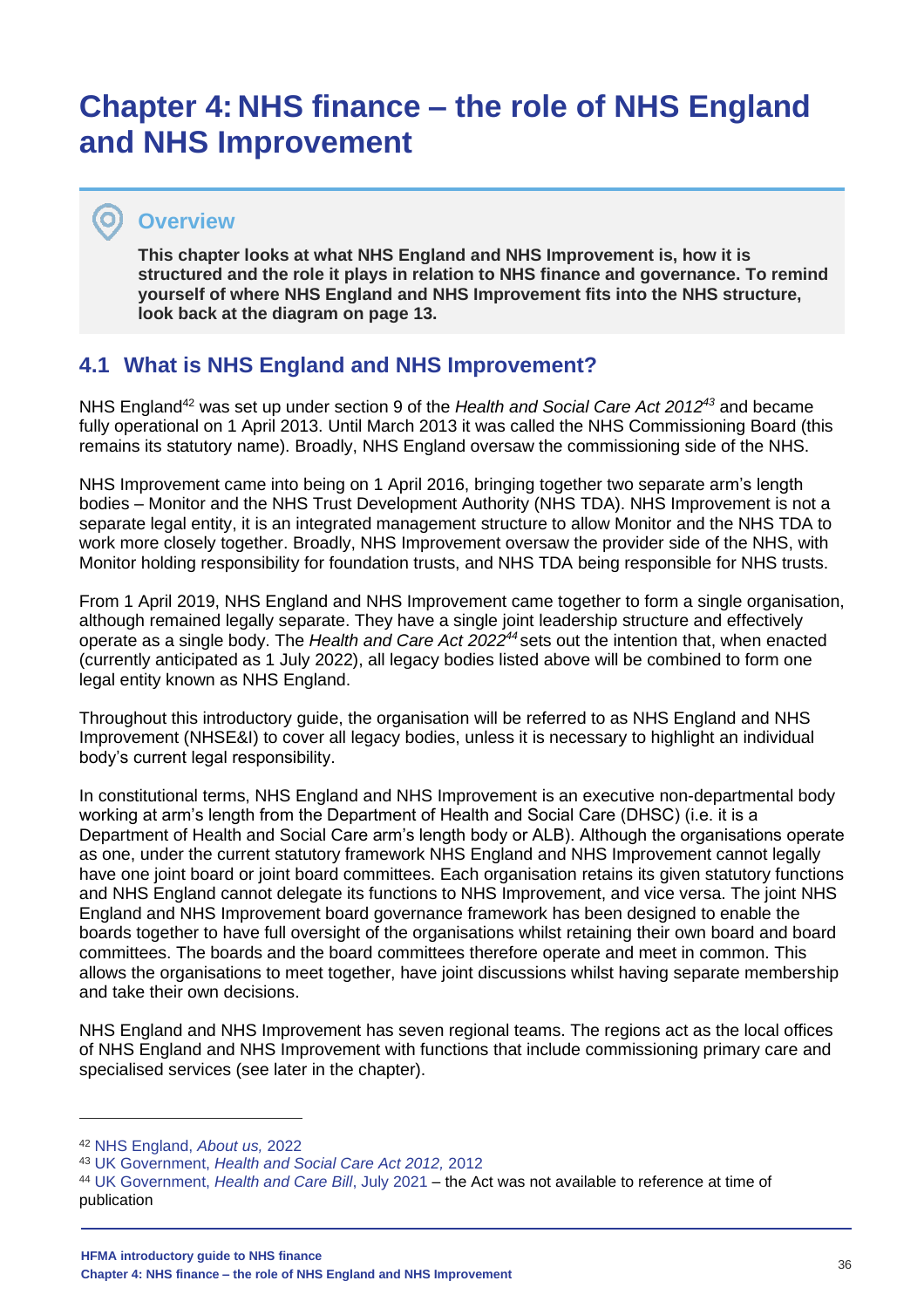NHS England and NHS Improvement is accountable to the Secretary of State for Health and the Department of Health and Social Care for meeting its legal duties and fulfilling its 'mandate'. In formal terms, the line of accountability runs from NHS England's accountable officer (the chief executive, as designated in the 2012 Act) to the Department of Health and Social Care's accountable officer (the permanent secretary) to the Secretary of State and Parliament.

The mandate<sup>45</sup> is a multi-year document that is updated and published each year. It sets out the objectives that NHS England and NHS Improvement is expected to deliver in the forthcoming year along with its financial allocation. As set out in the *Health and Social Care Act 2012*, NHS England publishes a business plan prior to the beginning of the financial year to set out how it intends to exercise its functions in that year and each of the next two financial years. An annual report is published showing how it performed. However, the 2021 white paper, *Integration and innovation: working together to improve health and social care for all*, proposes to replace the current legislative requirement to have a new mandate each year with a new requirement to always have a mandate in place. This will allow more flexibility to set longer term objectives and will enable the mandate to respond to changing strategic needs without having to wait for the annual cycle.

As with all ALBs, there is also a 'framework agreement' that sets out the working relationship and lines of accountability between the DHSC and NHS England and NHS Improvement along with financial requirements and relationships with other organisations (see chapter 3 for more about ALBs).

For 2019/20, in line with the *NHS long term plan* and ever closer joint working between the organisations, the NHS England mandate and NHS Improvement remit letter were combined into a single accountability framework<sup>46</sup>.

NHS England and NHS Improvement is accountable to the DHSC for staying within its allocated resources (the 'commissioning revenue limit' allocated to it by the DHSC) as well as delivering a wide range of improvements to healthcare through a number of 'outcomes frameworks'. NHS England is also responsible for the functioning of the entire commissioning system and the associated budget and for reporting the consolidated financial position of itself and clinical commissioning groups (CCGs).

## **4.2 What NHS England and NHS Improvement does – roles and responsibilities**

### **NHS England**

Alongside the Secretary of State, NHS England has an overriding statutory responsibility for promoting a comprehensive health service that will 'secure improvements in the physical and mental health of the people of England and in the prevention, diagnosis and treatment of physical and mental illness<sup>'47</sup>. As well as general duties (for example, having regard to the NHS Constitution; exercising its functions economically, efficiently and effectively; securing continuous improvement and promoting innovation), NHS England has a number of specific statutory duties relating to:

establishing and holding CCGs to account (for example, ensuring that there is a comprehensive system of CCGs in place and that each GP practice is a member of a CCG; authorising CCGs; providing continuous assessment of CCG plans; reviewing the performance and governance arrangements of CCGs and intervening where necessary to protect the public interest)

<sup>45</sup> Department of Health and Social Care, *[The Government's 2021-22 mandate to NHS England and NHS](https://assets.publishing.service.gov.uk/government/uploads/system/uploads/attachment_data/file/972947/The_government_s_2021_to_2022_mandate_to_NHS_England_and_NHS_Improvement.pdf)  Improvement*[, March 2021](https://assets.publishing.service.gov.uk/government/uploads/system/uploads/attachment_data/file/972947/The_government_s_2021_to_2022_mandate_to_NHS_England_and_NHS_Improvement.pdf)

<sup>46</sup> Department of Health and Social Care, *[NHS accountability framework 2019 to 2020](https://www.gov.uk/government/publications/nhs-accountability-framework-2019-to-2020)*, May 2019

<sup>47</sup> NHS England's legal duties and powers are set out in sections 9 and 23 and schedule A1 of the 2012 Act.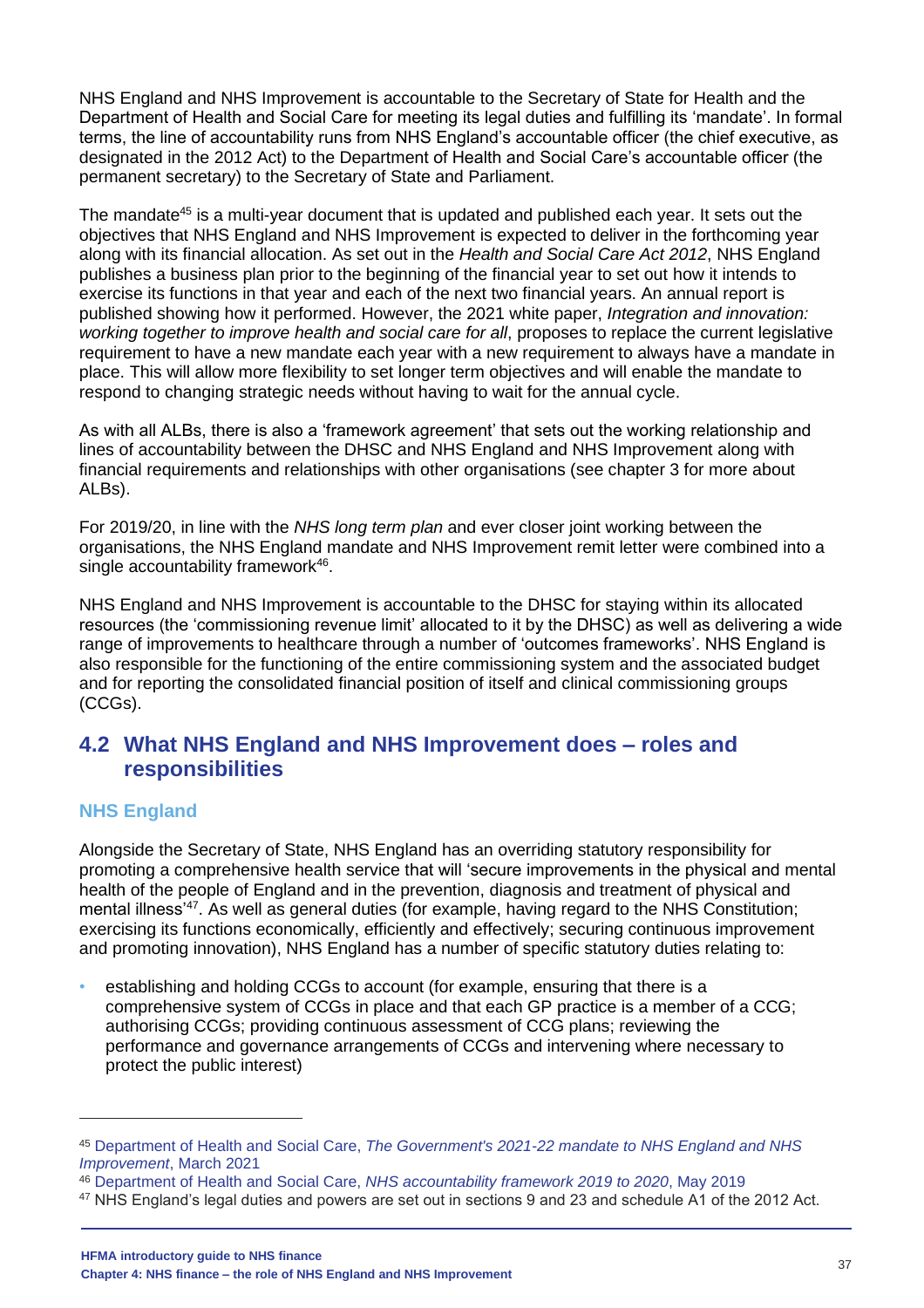- commissioning of services (for example, NHS England must commission directly those services specified in regulations – see below)
- partnership working/ co-operation (for example, a duty to co-operate with the Department, the Care Quality Commission (CQC) and the National Institute for Health and Care Excellence (NICE); meeting safeguarding duties for children and vulnerable groups)
- emergencies to ensure that it and CCGs are properly prepared and resilient. In the event of a major incident, NHS England assumes responsibility for coordinating the input of all healthcare organisations
- finance to manage overall expenditure on commissioning and administration and produce accounts that include the consolidated accounts of all CCGs. This is facilitated by the mandated use of a single financial ledger system called the integrated single financial environment (ISFE) that is designed to ensure consistency of reporting and simplify consolidation.

NHS England allocates funding to CCGs and holds them to account for the management of these public funds. It is also responsible for managing financial risk across CCGs.

As mentioned above, NHS England commissions some services itself (referred to as 'direct commissioning') – specifically:

- primary care services provided by GPs (this may be delegated to some CCGs via a cocommissioning arrangement- see chapter 5 for more details), dentists, opticians, community pharmacists
- specialised services<sup>48</sup> in 2019/20 these accounted for £18.5bn of the annual NHS budget. Specialised services support people with a range of rare and complex conditions. They often involve treatments provided to patients with rare cancers, genetic disorders or complex medical or surgical conditions. Specialised services are not available in every local hospital because they have to be delivered by specialist teams of doctors, nurses and other health professionals who have the necessary skills and experience. Unlike most healthcare, which is planned and arranged locally, specialised services are planned nationally and regionally by NHS England. A good example is transplant surgery.
- offender healthcare (which includes high security psychiatric facilities)
- some services for members of the armed forces.

These services are commissioned by the relevant regional team using common 'single operating models' and reporting to a single board within NHS England. These models have been designed to ensure that all patients are offered consistent, accessible, high-quality services across the country.

In addition, although local authorities are responsible for commissioning some public health services, many of which are delivered by NHS providers, NHS England has a direct commissioning responsibility for some preventive public health services. These are commissioned through a model developed with stakeholders and include:

- the national immunisation programmes
- the national screening programmes
- public health services for offenders in custody
- sexual assault referral centres
- child health information systems.

<sup>48</sup> NHS England, *[Specialised services,](https://www.england.nhs.uk/commissioning/spec-services/)* 2017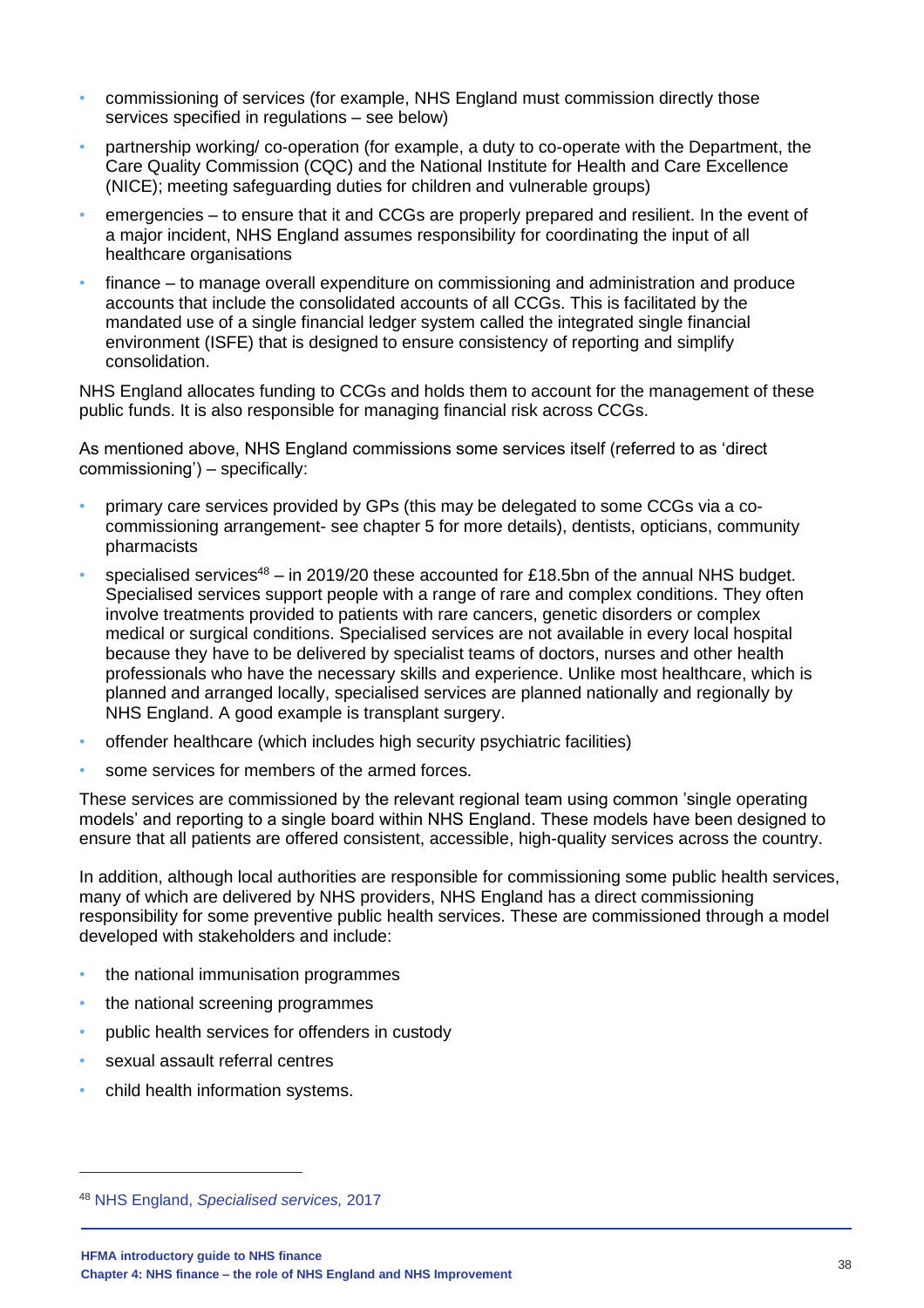In 2019/20 NHS England's direct commissioning activities accounted for £25.5bn<sup>49</sup>.

NHS England is also required to carry out a number of other roles, including those set out below:

- setting commissioning guidelines
- allocating funding for the purchase of healthcare to CCGs
- developing model care pathways
- establishing model contracts for commissioning groups to use when commissioning services
- supporting CCGs as they develop their skills and capacity including promoting good practice
- determining the structure of future payment systems
- promoting and extending choice
- the roll-out of personalised care (see chapter 5 for more details)
- championing patient and carer involvement
- overseeing the cancer drugs fund.

The 2019/20 accountability framework set out deliverables against two overarching objectives – ensuring the effective delivery of the NHS long term plan and supporting Government in managing the efforts of EU exit on health and care. Within these objectives, NHS England was required to lay the foundations to implement the NHS long term plan, including the development of integrated care systems (ICSs); achieve financial balance; maintain and improve performance; improve the quality and safety of services; and establish a joint NHS England and NHS Improvement operating model.

#### **NHS Improvement**

NHS Improvement remains the sector regulator for health and social care, retaining the statutory functions set out for Monitor and the NHS TDA. Its role is to support all NHS healthcare providers (foundation and non-foundation NHS trusts) to deliver 'better healthcare, transformed care delivery and sustainable finances'. It aims to do this by supporting providers and local health systems to improve.

Monitor, within NHS Improvement, holds the remit to authorise and regulate NHS foundation trusts, ensuring that they are well led. The 2012 Act expanded this role to licensing all providers of NHSfunded care in England, including independent providers, under the duty of protecting and promoting the interest of NHS patients. In extreme circumstances, if licence conditions are breached, Monitor has the power to remove directors and governors, as well as revoking the provider's licence to operate. Monitor's regulation of providers is carried out in co-operation with CQC who also register providers against safety and quality criteria.

The NHS Trust Development Authority operates alongside Monitor as part of NHS Improvement, to monitor and support the performance of NHS trusts, through addressing sustainability and quality. In addition, the NHS TDA has responsibility for assessing mergers and acquisitions of NHS trusts by other NHS or foundation trusts. It is also required to approve significant commercial transactions by NHS trusts, or capital investments.

The dual roles of Monitor and the NHS TDA, means that NHS Improvement is able to hold the boards of individual NHS providers to account and intervene when necessary. There is more detail about the regulatory role of NHS England and NHS Improvement in chapter 12.

<sup>49</sup> NHS England, *[2019/20 annual report](https://www.england.nhs.uk/wp-content/uploads/2021/01/nhs-england-annual-report-2019-20-full.pdf)* (page 161), 2020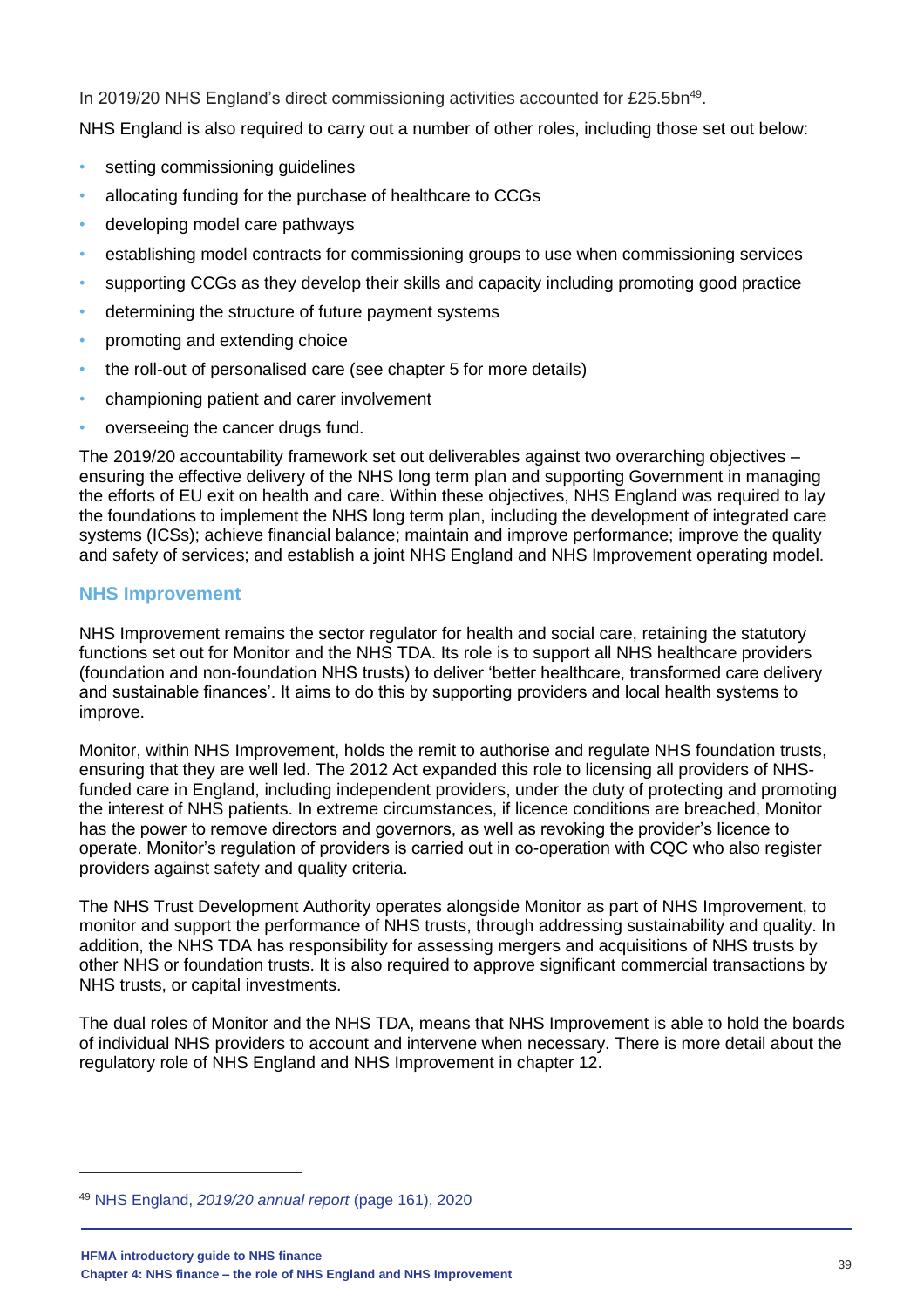#### **Commissioning support units**

At present, NHS England also hosts a number of commissioning support units (CSUs). CSUs provide both transactional and transformational support and services to many CCGs, helping them to deliver their commissioning role. This may be in the form of business support functions such as finance and human resources; providing data analysis and storage; developing the health needs assessment or handling media enquiries.

Arrangements between CSUs and CCGs are covered by service level agreements (SLAs) that set out the expectations and requirements of each party.

Each CSU is led by a managing director and operates with a governing body (but not a legal board). As they are part of NHS England, all hosted CSUs fall within NHS England's own governance arrangements.

Each CSU operates under an agreed NHS England operating framework. The operating framework includes the powers delegated by NHS England and reflects any additional conditions under which the CSU must operate. CSUs are required to break even with any profits reinvested into the business.

#### **Regional teams**

As noted earlier, there are seven regions – East of England, London, Midlands, North East and Yorkshire, North West, South East and South West. The regional teams are responsible for the quality, financial and operational performance of the NHS organisations in their region. Their core functions are focused on:

- healthcare commissioning and delivery across their geographies
- professional leadership on finance, nursing, medical staff
- specialised commissioning
- patients and information
- human resources
- organisational development
- assurance and delivery.

The regional teams also commission primary care services, although some CCGs may commission GP services themselves through joint or delegated co-commissioning arrangements (see chapter 5 for more details). Local professional networks (LPNs) are hosted by the regional teams and cover dentistry, pharmacy and eye health. They encourage service improvements for their local communities.

#### **Clinical senates and strategic clinical networks**

NHS England hosts 12 clinical senates across the country. Their role is to help CCGs, health and wellbeing boards and NHS England to make the best possible decisions about healthcare for the population they serve.

There are also a number of strategic clinical networks that are hosted by NHS England. These networks bring together those who use, provide and commission services for complex patient pathways, in order to develop integrated, whole system approaches. The clinical networks focus on